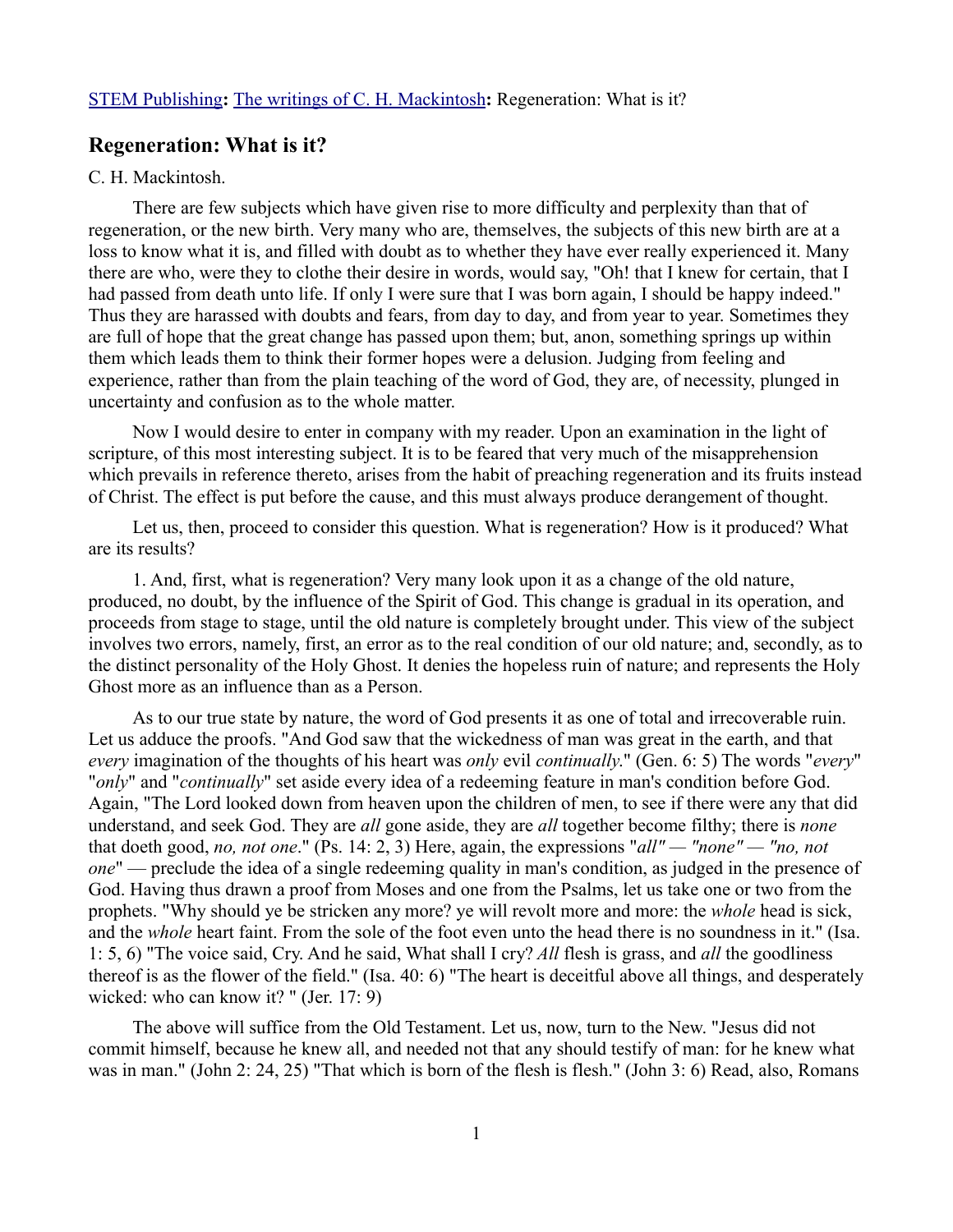3: 9-19. Because the carnal mind is enmity against God, for it is not subject to the law of God, neither, indeed, can be." (Rom. 8: 7) "Having no hope, and without God in the world." (Eph. 2: 12) These quotations might be multiplied, but there is no need. Sufficient proof has been adduced to show forth the true condition of nature. It is "lost" — "guilty" — "alienated" — "without strength" — "evil only" — "evil continually."

How, then, we may lawfully inquire, can that which is spoken of in such a way, ever be changed or improved? "Can the Ethiopian change his skin or the leopard his spots?" "That which is crooked cannot be made straight." The fact is, the more closely we examine the word of God, the more we shall see that it is not the divine method to improve a fallen, ruined thing, but to bring in something entirely new. It is precisely thus in reference to man's natural condition. God is not seeking to improve it. The gospel does not propose as its object, to better man's nature, but to give him a new one. It seeks not to put a new piece upon an old garment, but to impart a new garment altogether. The law looked for something in man, but never got it. Ordinances were given, but man used them to shut out God. The gospel, on the contrary, shows us Christ magnifying the law and making it honourable; it shows Him dying on the cross, and nailing ordinances thereto, it shows Him rising from the tomb and taking His seat as a Conqueror at the right hand of the majesty in the heavens; and, finally, it declares that all who believe in His name are partakers of His risen life, and are one with Him. (See, carefully, the following passages: John 20: 31; Acts 13: 39; Rom. 6: 4-11; Eph. 2: 1-6; Eph. 3: 13-18; Col. 2: 10-15.)

It is of the very last importance to be clear and sound as to this. If I am led to believe that regeneration is a certain change in my old nature, and that this change is gradual in its operation, then, as a necessary consequence, I shall be filled with continual anxiety and apprehension, doubt and fear, depression and gloom, when I discover, as I surely shall, that nature is nature, and will be naught else but nature to the end of the chapter. No influence or operation of the Holy Ghost can ever make the flesh spiritual. "That which is born of the flesh is flesh" and can never be ought else but "flesh;" and "all flesh is as grass" — as withered grass. The flesh is presented in scripture not as a thing to be improved, but as a thing which God counts as "dead," and which we are called to "mortify" — subdue and deny, in all its thoughts and ways. In the cross of the Lord Jesus Christ, we see the end of everything pertaining to our old nature. "They that are Christ's have crucified the flesh with the affections and lusts" (Gal. 5: 24) He does not say "They that are Christ's are improving, or trying to improve the flesh". No; but they have crucified it. It is utterly unimprovable. How can they do this! By the energy of the Holy Ghost, acting not *on* the *old* nature, but *in* the new, and enabling them to keep the old nature where the cross has put it, namely, in the place of death. God expects nothing from the flesh; neither should we. He looks upon it as dead; so should we. He has *put* it out of sight, and we should *keep* it so. The flesh should not be allowed to show itself. God does not own it. It has no existence before Him. True, it is in us, but God gives us the precious privilege of viewing and treating it as dead. His word to us is, "Likewise reckon ye also yourselves to be dead indeed unto sin, but alive unto God through Jesus Christ our Lord." (Rom. 6: 11)

This is an immense relief to the heart that has struggled for years in the hopeless business of trying to improve nature. It is an immense relief, moreover, to the conscience which has been seeking a foundation for its peace in the gradual improvement of a totally unimprovable thing. Finally, it is an immense relief to any soul that may, for years, have been earnestly breathing after holiness, but has looked upon holiness as consisting in the improvement of that which hates holiness and loves sin. To each and all of such it is infinitely precious and important to understand the real nature of regeneration. No one who has not experienced it can conceive the intensity of anguish and the bitterness of the disappointment which a soul feels, who, vainly expecting some improvement in nature, finds, after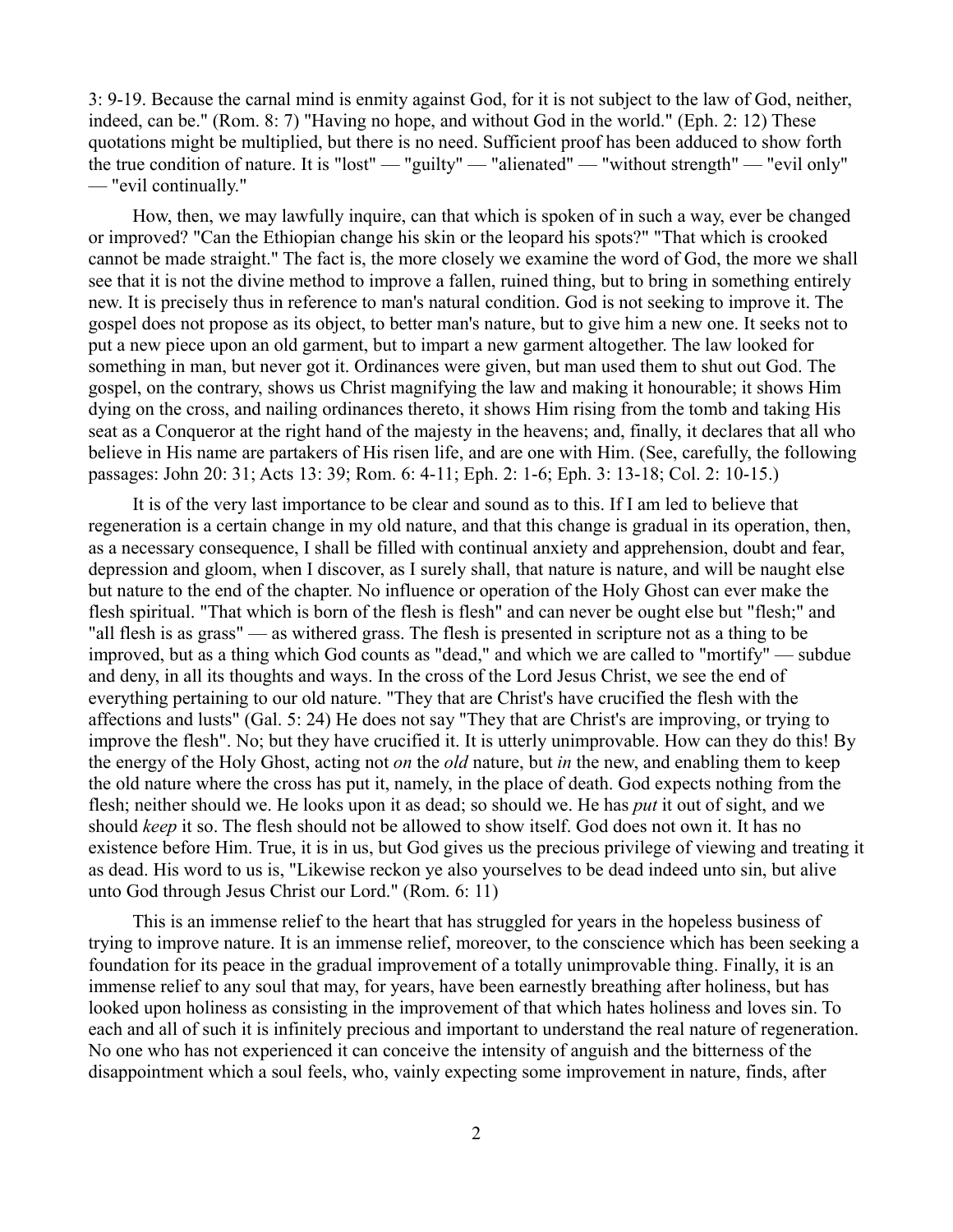years of struggling, that nature is nature still. And just in proportion to the anguish and disappointment will be the joy of discovering that God is not looking for any improvement in nature — that He sees it as dead, and us as alive in Christ — one with Him, and accepted in Him for ever. To be led into a clear and full apprehension of this, is divine emancipation to the conscience, and true elevation for the whole moral being.

Let us, then, see clearly what regeneration is. It is a new birth — the imparting of a new life the implantation of a new nature — the formation of a new man. The old nature remains in all its distinctness; and the new nature is introduced in all its distinctness. This new nature has its own habits, its own desires, its own tendencies, its own affections. All these are spiritual, heavenly, divine. Its aspirations are all upward. It is ever breathing after the heavenly source from which it has emanated. As in nature, water always finds its own level; so in grace, the new, the divine nature always tends towards its own proper source. Thus regeneration is to the soul what the birth of Isaac was to the household of Abraham. (Gen. 21) Ishmael remained the same Ishmael; but Isaac was introduced. So the old nature remains the same, but the new is introduced. "That which is born of the Spirit is spirit." It partakes of the nature of its source. A child partakes of the nature of its parents; and the believer is made "a partaker of the divine nature." (2 Peter 1: 4) "*Of His own will* begat he us." (James 1)

In a word, then, regeneration is God's own work, from first to last. God is the Operator, man is the happy, privileged subject. His cooperation is not sought in a work which must ever bear the impress of one almighty hand. God was alone in creation — alone in redemption — and he must be alone in the mysterious and glorious work of regeneration.

2 Having endeavoured to show, from various passages of scripture, that regeneration, or the new birth, is not a change of man's fallen nature, but the imparting of a new — a divine nature, we shall now, in dependence upon the blessed Spirit's teaching, proceed to consider how the new birth is produced — how the new nature is communicated. This is a point of immense importance, inasmuch as it places the word of God before us as the grand instrument which the Holy Ghost uses in quickening dead souls. "By the word of the Lord were the heavens made;" and by the word of the Lord are dead souls called into new life. The word of the Lord is creative and regenerating. It called worlds into existence; it calls sinners from death to life. The same voice which of old said "Let there he light," must in every instance say "Let there be life."

If my reader will turn to the third chapter of John's Gospel, he will find, in our Lord's interview with Nicodemus, much precious instruction in reference to the mode in which regeneration is produced. Nicodemus held a very high place in what would be termed the religious world. He was "a man of the Pharisees" — "a ruler of the Jews" — "a master of Israel." He could hardly have occupied a more elevated or influential position. But yet, it is very evident that this highly-privileged man was ill at ease. Despite of all his religious advantages, his heart felt a restless craving after something which neither his Pharisaism, nor yet the entire system of Judaism could supply. It is quite possible he might not have been able to define what he wanted; but he wanted something, else he never would have come to Jesus by night. It was evident that the Father was drawing him, by a resistless though most gentle hand, to the Son; and the way He took of drawing him was by producing a sense of need which nothing around him could satisfy. This is a very common case. Some are drawn to Jesus by a deep sense of guilt — some by a deep sense of need. Nicodemus, obviously, belongs to the latter class. His position was such as to preclude the idea of anything like gross immorality; and, hence, it would not, in his case, be so much guilt on his conscience as a void in his heart. But it comes to the same in the end. The guilty conscience and the craving heart must both be brought to Jesus, for He alone can perfectly meet both the one and the other. He can remove, by His precious sacrifice, every stain from the conscience; and He can fill up,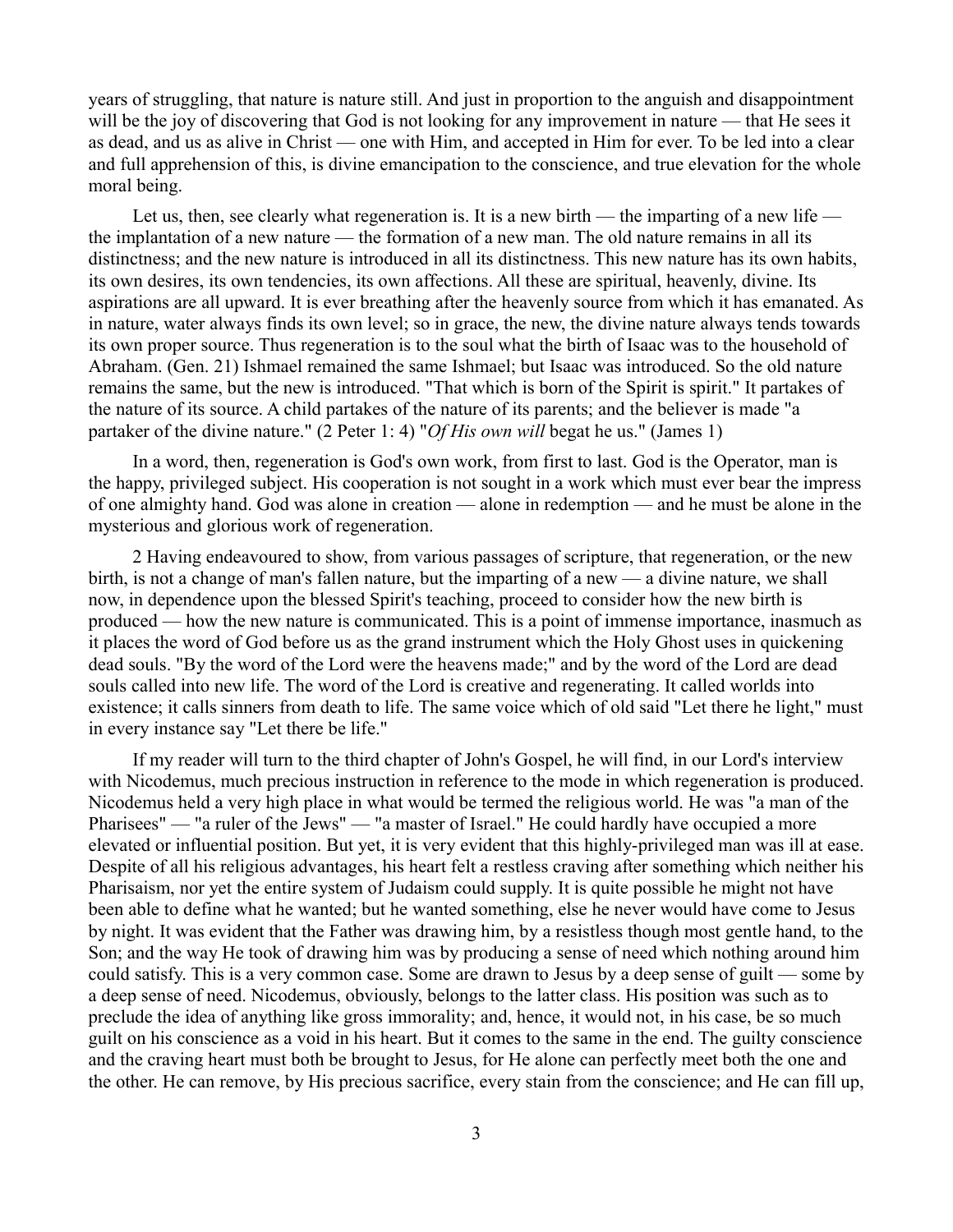by His peerless Person, every blank in the heart The conscience which has been purged by the blood of Jesus is perfectly clean; and the heart which is filled with the Person of Jesus is perfectly satisfied.

However, Nicodemus had, like many beside, to unlearn a great deal, ere he could really grasp the knowledge of Jesus. He had to lay aside a cumbrous mass of religious machinery, ere he could apprehend the divine simplicity of God's plan of salvation. He had to descend from the lofty heights of Rabbinical learning and traditional religion, and learn the alphabet of the gospel, in the school of Christ. This was very humiliating to a "man of the Pharisees" — "a ruler of the Jews" — "a master of Israel." There is nothing of which man is so tenacious as his religion and his learning; and, in the case of Nicodemus, it must have sounded passing strange upon his ear when "a teacher come from God" declared to him "Verily, verily, I say unto thee, Except a man be born again, he cannot see the kingdom of God." Being by *birth* a Jew, and, as such, entitled to all the privileges of a son of Abraham, it must have involved him in strange perplexity, to be told that he must be born again — that he must be the subject of a *new birth*, in order to see the kingdom of God. This was a total setting aside of all his privileges and distinctions. It called him down, at once from the very highest to the very "lowest step of the ladder." A Pharisee, a ruler, a master. was not one whit nearer to, or fitter for, this heavenly kingdom, than the most disreputable of the children of men. This was deeply humbling. If he could carry all his advantages and distinctions with him, so as to have them placed to his credit in this new kingdom, it would be something. This would secure for him a position in the kingdom of God far above that of a harlot or a publican. But, then, to be told that he must be born again, left him nothing to glory in. This, I repeat, was deeply humbling to a learned, religious, and influential man.

But it was puzzling as well as humbling. "Nicodemus saith unto him, How can a man be born when he is old? Can he enter the second time into his mother's womb, and be born?" Surely not. There would be no more gained by a second natural birth than by a first. If a natural man could enter, ten thousand times, into his mother's womb and be born, he would be naught but a natural man after all; for "that which is born of the flesh is flesh." Do what you will with flesh — with nature, and you cannot alter or improve it. Nothing could change flesh into spirit. You may exalt it? the rank of Pharisee, a ruler of the Jews, a master of Israel — and you could hardly make it higher — but it will be flesh, notwithstanding. If this were more generally and clearly apprehended, it would prove the saving of fruitless labour to hundreds. Flesh is of no value whatever. In itself, it is but withered grass; and as to its most pious endeavours, its religious advantages and attainments, its works of righteousness, they have been pronounced by the pen of inspiration to be as filthy rags. (Isa. 64: 6)

But let us see the mode in which our blessed Lord replies to the "how?" of Nicodemus. It is peculiarly interesting. Jesus answered, "Verily, verily, I say unto thee, except a man be born of water and of the Spirit, he cannot enter into the kingdom of God. That which is born of the flesh is flesh; and that which is born of the Spirit is spirit. Marvel not that I said unto thee, ye must be born again. The wind bloweth where it listeth, and thou hearest the sound thereof, but canst not tell whence it cometh, and whither it goeth: so is every one that is born of the Spirit." (John 3: 5-8) Here we are distinctly taught that regeneration, or the new birth, is produced by "water and the Spirit." A man must be born of water and of the Spirit ere he can see the kingdom of God, or enter into its profound and heavenly mysteries. The keenest mortal vision cannot see the kingdom of God, nor the most gigantic human intellect "enter" into the deep secrets thereof. "The natural man receiveth not the things of the Spirit of God; for they are foolishness unto him: neither can he know them, because they are spiritually discerned." (1 Cor. 2: 14) "Except a man be born of water and of the Spirit, he cannot enter the kingdom of God."

It may be, however, that many are at a loss to know what is meant by being "born of water."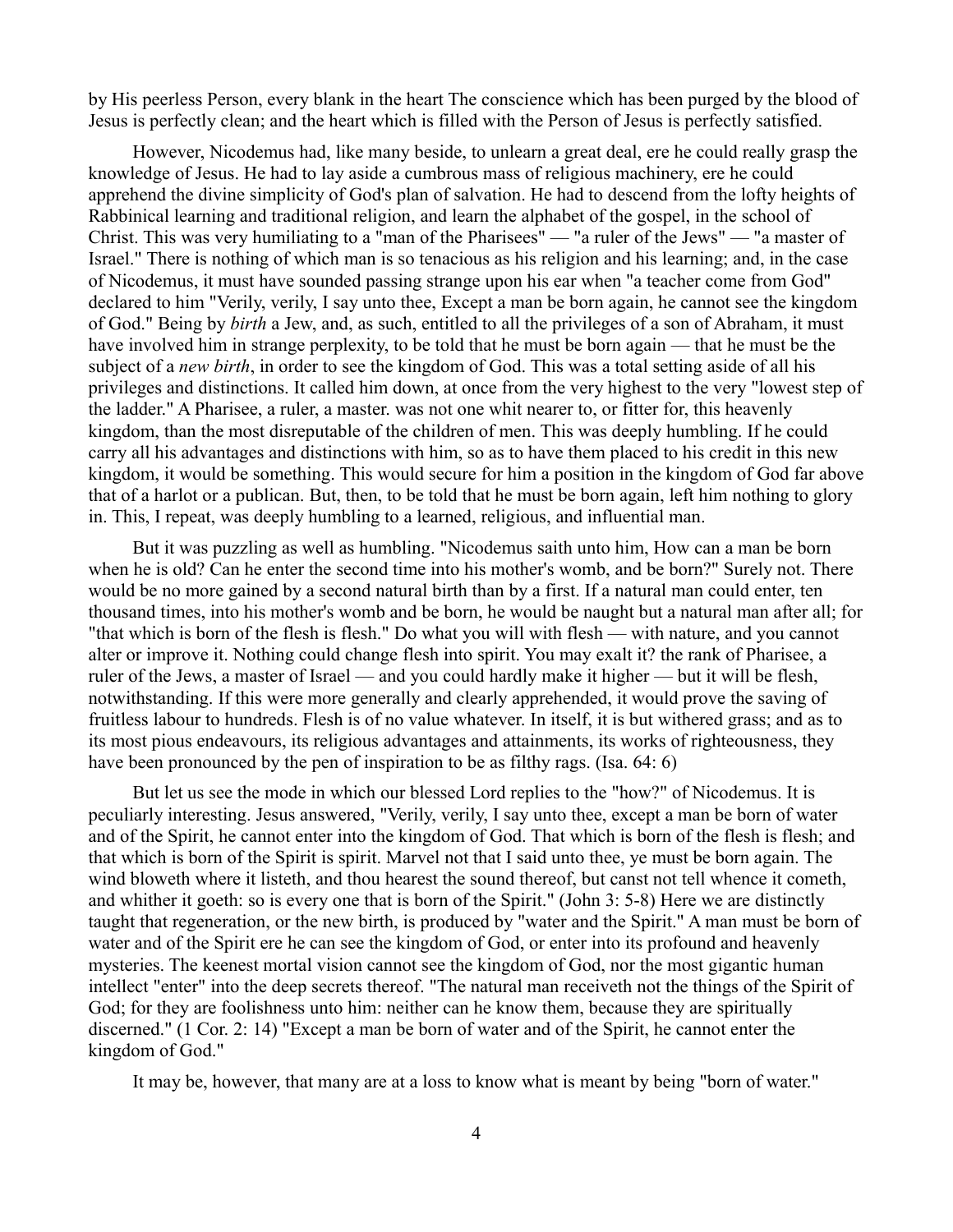Certainly, the expression has been made the ground of very much discussion and controversy. It is only by comparing scripture with scripture that we can ascertain the real sense of any particular passage. It is a special mercy for the unlettered Christian — the humble student of the inspired volume, that he need not travel outside the covers of that volume, in order to interpret any passage contained therein.

What, then, is the meaning of being " born of water?" We must reply to this question by quoting two or three passages from the word. In the opening of John's Gospel, we read, " He came unto his own, and his own received him not. But as many as received him, to them gave he power to become the sons of God, even *to them that believe on His name: which were born*, not of blood, nor of the will of the flesh nor of the will of man, but of *God*." (John 1: 11-13.) From this passage, we learn that every one who believes on the name of the Lord Jesus Christ is born again — born of God, This is the plain sense is the passage. All who by the power of God the Holy Ghost, believe on God the Son, are born of God the Father. The source of the testimony is divine; the object of the testimony is divine; the power of receiving the testimony is divine; the entire work of regeneration is divine. Hence, instead of being occupied with myself, and inquiring, like Nicodemus, how can I be born again, I have simply to cast myself, by faith, on Jesus; and thus I am born again. All who put their trust in Christ have gotten a new life, are regenerated.

Again, "Verily, verily, I say unto you, *he that heareth my word, and believeth on Him that sent me*, hath everlasting life, and shall not come into judgment; but is passed from death unto life." (John 5: 24) "Verily, verily, I say unto you, he that believeth on me hath everlasting life." (John 6: 47) "But these are written that ye might believe that Jesus is the Christ, the Son of God; and that, *believing, ye might have life through his name*." (John 20: 31) All these passages go to prove that the only way in which we can get this new and everlasting life is by simply receiving the record concerning Christ All who believe that record, have this new, this eternal life. Mark, it is not those who merely say they believe, but those who actually do believe, according to the sense of the word in the foregoing passages. There is life-giving power in the Christ whom the word reveals, and in the word that reveals Him. "Verily, verily, I say unto you, the hour is coming, and now is, when the dead shall hear the voice of the Son of God; and they that hear shall live." And then, lest ignorance should marvel, or scepticism sneer, at the idea of dead souls hearing, it is added, " Marvel not at this: for the hour is coming, in the which all that are in the graves shall hear his voice, and shall come forth — they that have done good unto the resurrection of life, and they that have done evil unto the resurrection of judgment" (John 5: 25, 28, 29) The Lord Christ can make dead souls, as well as dead bodies, hear His quickening voice. It is by His mighty voice that life can be communicated to either body or soul. If the infidel or the sceptic reasons and objects, it is simply because he makes his own vain mind the standard of what ought to be, and thus entirely shuts out God. This is the climax of folly.

But the reader may feel disposed to inquire, "What has all this to do with the meaning of the word "water," in John 3: 5?" It has to do with it, inasmuch as it shows that the new birth is produced, the new life communicated, by the voice of Christ — which is, really, the word of God, as we read in the first chapter of James, "of his own will begat he us *with the word of truth*." (Ver. 18) So also, in first Peter, "*Being born again*, not of corruptible seed, but of incorruptible *by the word of God*, which liveth and abideth for ever (1 Peter 1: 23) In both these passages, the word is expressly set forth as the instrument by which the new birth is produced. James declares that we are begotten "by the word of truth;" and Peter declares that we are "born again by the word of God." If, then, our Lord speaks of being "born of water," it is obvious that He represents the word under the significant figure of "water" — a figure which "a master of Israel" might have understood, had he only studied aright Ezekiel 36: 25-27.

There is a beautiful passage in the Epistle to the Ephesians in which the word is presented under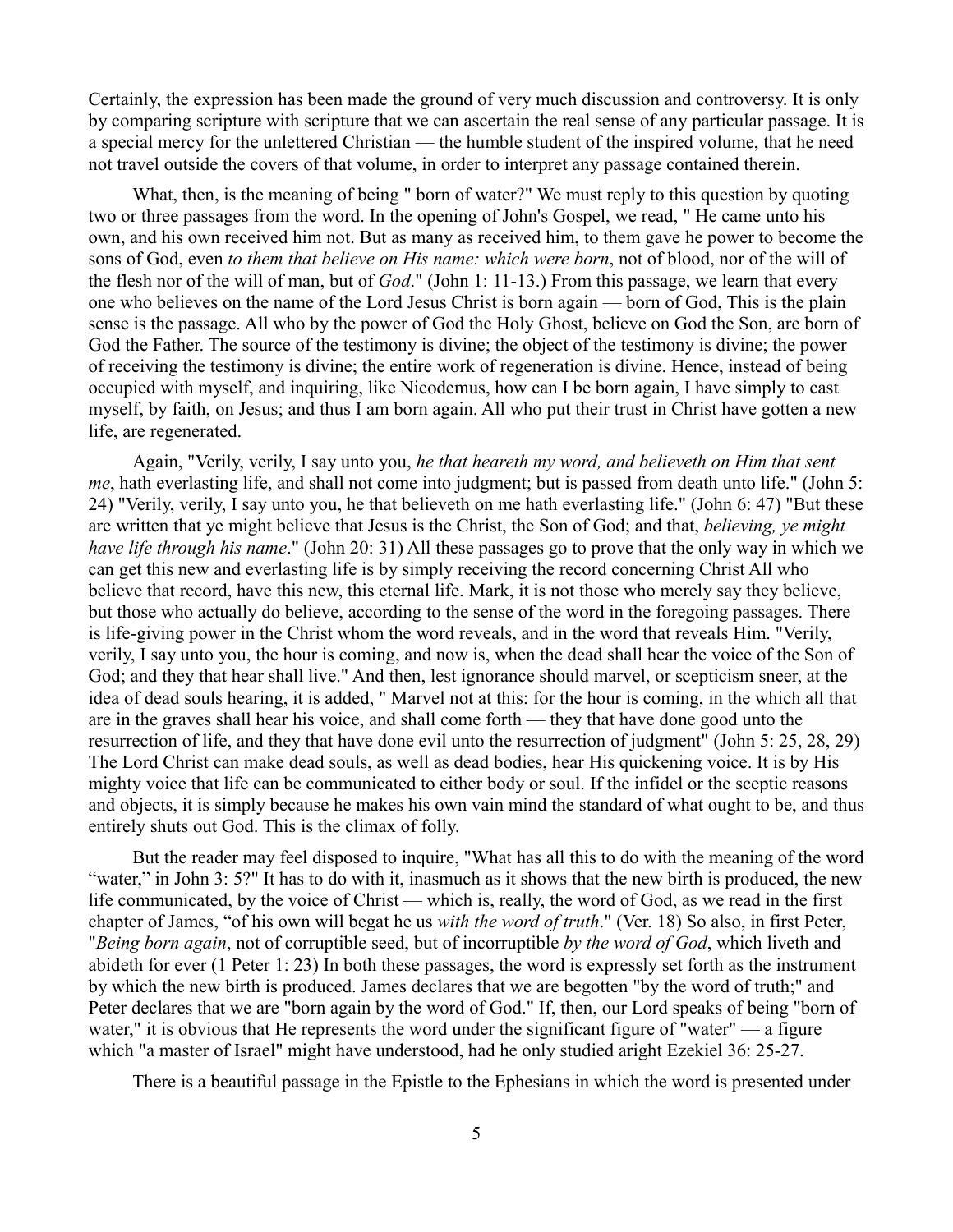the figure of water. "Husbands, love your wives, even as Christ also loved the church, and gave himself for it; that he might sanctify and cleanse it with the *washing of water by the word*." (Eph. 5: 25, 26) So also in the Epistle to Titus: "Not by works of righteousness which we have done, but according to his mercy he saved us, by the washing of regeneration, and renewing of the Holy Ghost; which he shed on us abundantly, through Jesus Christ our Saviour; that, being justified by his grace, we should be made heirs according to the hope of eternal life." (Titus 3: 5-7)

From all these quotations, we learn that the word of God is the grand instrument of which the Holy Ghost makes use in calling dead souls into life. This truth is confirmed, in a peculiarly interesting manner, by our Lords conversation with Nicodemus, for, instead of replying to the repeated inquiry, "How can these things be?" He sets this "master of Israel" down to learn the simple lesson taught by "the brazen serpent." The bitten Israelite of old was to be healed by simply *looking* at the serpent of brass on the pole. The dead sinner now is to get life by simply looking at Jesus on the cross, and Jesus on the throne. The Israelite was not told to look at his wound, though it was the sense of his wound that made him look. The dead sinner is not told to look at his sins, though it is the sense of his sins that will make him look. One look at the serpent healed the Israelite; one look at Jesus quickens the dead sinner. The former had not to look a second time to be healed; the latter has not to look a second time to get life. It was not the way he looked, but the object he looked at, that healed the Israelite; it is not the way he looks, but the object he looks at, that saves the sinner, "*Look unto me*, and be ye saved, all the ends of the earth."

Such was the precious lesson which Nicodemus was called to learn — such the reply to his "how?" If a man begins to reason about the new birth, he must be confounded; but if he believes in Jesus, he is born again. Man's reason can never understand the new birth; but the word of God produces it. Many are astray as to this. They are occupied with the process of regeneration, instead of the word which regenerates. Thus are they perplexed and confounded. They are looking at self, instead of at Christ; and as there is an inseparable connection between the object at which we look and the effect of looking at it, we can easily see what must be the effect of looking in upon oneself What would an Israelite have gained by looking at his wound? Nothing. What did he gain by looking at the serpent? Health. What does a sinner gain by looking at himself? Nothing. What does he gain by looking at Jesus? "Everlasting life."

3. We come, now, to consider, in the third and last place, the results of regeneration — a point of the deepest interest Who can estimate aright the glorious results of being a child of God? Who can unfold those affections which belong to that high and hallowed relationship in which the soul is placed by being born again? Who can fully explain that precious fellowship which the child of God is privileged to enjoy with his heavenly Father? "Behold, what manner of love the Father hath bestowed upon us, that we should be called the sons of God: there fore the world knoweth us not, because it knew him not. Beloved, now are we the sons of God; and it doth not yet appear what we shall be: but we know that, when he shall appear, we shall be like him, for we shall see him as he is. And every man that hath this hope in him purifieth himself, even as he is pure." (1 John 3: 1-3) "For as many as are led by the Spirit of God, they are the sons of God. For ye have not received the spirit of bondage again to fear; but ye have received the spirit of adoption, whereby we cry, Abba, Father. The Spirit itself beareth witness with our spirit, that we are the children of God: and if children, then heirs; heirs of God and *joint-heirs* with Christ; if so be that we suffer with him, that we may also be glorified *together*." (Rom. 8: 14-17)

It is most important to understand the distinction between *life* and *peace*. The former is the result of being linked with Christ's *Person*; the latter is the result of His *work*. "He that hath the Son hath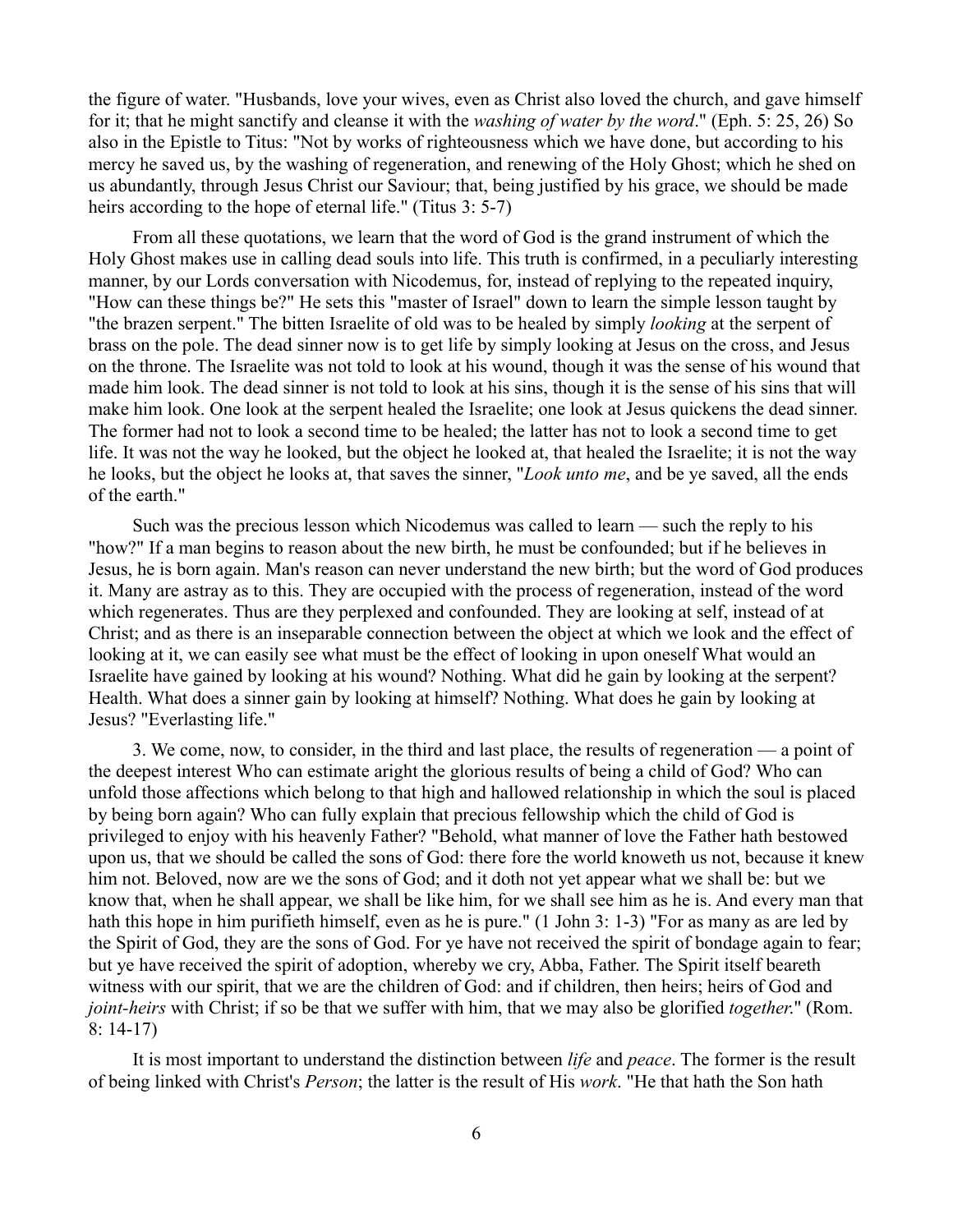*Life*." (1 John 5: 12) But, "being *justified* by faith we have peace." (Rom. 5: l) "Having made peace through the blood of his cross." (Col. 1: 20) The very moment a man receives into his heart the simple truth of the gospel, he becomes a child of God. The truth which he receives is the "incorruptible seed" of "the divine nature." (1 Peter 1: 23; 2 Peter 1: 4) Many are not aware of all that is involved in thus simply receiving the truth of the gospel. As in nature, the child of a nobleman may not know the varied results of the relationship, so it is, likewise, in grace. I may be ignorant both as to the relationship and its results; but I am in it, notwithstanding; and being in it, I have the affections which belong to it, and I ought to cultivate them, and allow them to entwine themselves artlessly around their proper object, even Him who has begotten me by the word of truth. (James 1: 18) It is my privilege to enjoy the full flow of parental affection emanating from the bosom of God, and to reciprocate that affection, through the power of the indwelling Spirit. "Now *are* we the sons of God." He has made us such. He has attached this rare and marvellous privilege to the simple belief of the truth. (John 1: 12) We do not reach this position "by works of righteousness which we have done," or could do; but simply "according to his mercy he saved us, by the washing of regeneration, and renewing of the Holy Ghost; which he shed on us abundantly, through Jesus Christ our Saviour. That, being justified by his grace, we should be *made heirs* according to the hope of eternal life." (Titus 3: 5-7) We are "*called sons*," and "*made* heirs;" and all this, simply by the belief of the truth of the gospel, which is God's " incorruptible seed."

Take the case of the very vilest sinner who, up to this moment, has been living a life of gross wickedness. Let that person receive into his heart the pure gospel of God; let him heartily believe "that Christ died for our sins, according to the scriptures; and that he was buried, and that he rose again the third day according to the scriptures;" and he there, then, and thus, becomes a child of God, a thoroughly saved, perfectly justified and divinely accepted person In receiving into his heart the simple record concerning Christ, he has received new life Christ is the truth and the life, and when we receive the truth we receive Christ; and, when we receive Christ, we receive life. "He that believeth on the Son *hath* everlasting life." (John 3: 36) When does he get this life? The very moment he believes. "*Believing* ye might have life through his name." (John 20: 31) The truth concerning Christ is the seed of eternal life, and when that truth is believed, life is communicated.

Observe, this is what the word of God declares. It is a matter of divine testimony, not merely of human feeling. We do not get life by *feeling* something in ourselves, but by *believing* something about Christ; and that something we have on the authority of God's eternal word — "the holy scriptures." It is well to understand this. Many are looking *in*, for evidences of the new life, instead of looking *out* at the object which imparts the life. It is quite true that, "he that believeth on the Son of God hath the witness in himself " (1 John 5: 10); but, be it remembered, it is "the witness" of a life which is received by "*believing* on the Son of God," not by looking in upon oneself; and the more undividedly I am occupied with Christ, the more distinct and satisfactory will be "the witness" in myself. If I make the witness my object, I shall be plunged in doubt and uncertainty; but if I make Christ my object, I have the witness in all its divine integrity and power. There is special need of clearness as to this, because of the strong tendency of our hearts to make something *within* the ground of our peace and contentment, instead of building, absolutely and exclusively, upon Christ The more simply we cling to Christ, apart from all beside, the more peaceful and happy we shall be; but directly we take the eye off Him, we become unhinged and unhappy.

In a word, then, my reader should seek to understand, with scriptural accuracy, the distinction between *life* and *peace*. The former is the result of the connection with Christ's *Person*; the latter is the result of believing in His finished *work*. We very frequently meet with quickened souls who are in sad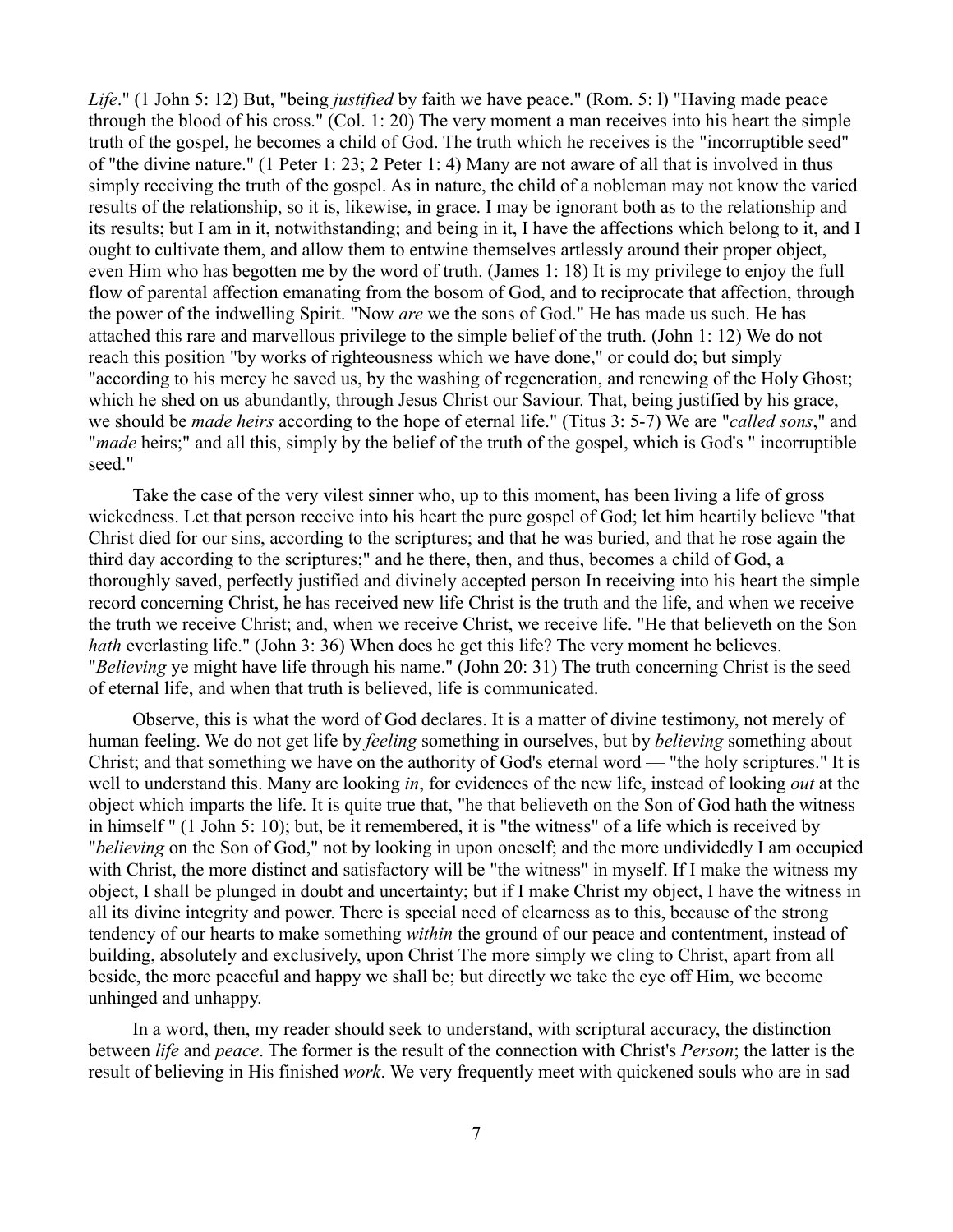trouble and disquietude as to their acceptance with God. They really do believe on the name of the Son of God, and, believing, they have life; but from not seeing the fullness of the work of Christ, as to their sins, they are troubled in conscience, they have no mental repose. Take an illustration. If you place a hundredweight upon the bosom of a dead man he does not feel it. Place another, and another, and another, he is wholly unconscious Why? Because there is no *life*. Let us suppose for a moment, the entrance in of life, and what will be the result? A most distressing sensation occasioned by the terrible weight upon the bosom. What, then, will be needful in order to the full enjoyment of the life which had been imparted? Clearly, the removal of the burden. It is somewhat thus with the sinner who receives life by believing on the Person of the Son of God. So long as he was in a state of spiritual death he had no spiritual sensations, he was unconscious of any weight pressing upon him. But the entrance in of spiritual life has imparted spiritual sensibilities, and he now feels a burden pressing upon his heart and conscience, which he knows not exactly how to get rid of. He sees not as yet all that is involved in believing on the name of the only-begotten Son of God. He does not see that Christ is, at once, his righteousness and his life. He needs a simple view of the finished atonement of Christ, whereby *all* his sins were plunged in the waters of eternal oblivion, and he himself introduced into the full favour of God. It is this, and this alone, that can remove the heavy burden off the heart, and impart that profound mental repose which nothing can ever disturb.

If I think of God as a judge, and myself as a sinner, I need the blood of the cross to bring me into His presence, in the way of righteousness. I must fully understand that every claim which God, the righteous Judge, had upon me, a guilty sinner, has been divinely answered, and eternally settled, by "the precious blood of Christ." This gives my soul peace. I see that, through that blood, God can be "just and the justifier of him which believeth in Jesus." (Rom. 3: 29) I learn that, in the cross, God has been glorified about my sins; yea, that the whole question of sin was fully gone into and perfectly settled between God and Christ, amid the deep and awful solitudes of Calvary. Thus my load is taken off, my weight removed, my guilt cancelled; I can breathe freely; I have perfect peace; there is literally nothing against me; I am as free as the blood of Christ can make me. The Judge has declared himself satisfied as to sin, by raising the sinner's Surety from the dead, and placing Him at the right hand of the Majesty in the heavens.

But, then, there comes another thing of immense value. I not only see myself as a guilty sinner provided with a way of access to God, as a righteous Judge; but I see God, in pursuance of His eternal counsels of electing love, begetting me through the word of truth, making me His child, adopting me into His family, and setting me before Him in such a way as that I can enjoy communion with Him as my Father, in the midst of all the tender endearments of the divine family circle. This is, obviously, another phase of the believer's position and character. It is no longer a question of his coming to God in the full and settled consciousness that every just claim has been met; This, in itself, is ineffably precious to every sin-burdened heart. But there is far more than this. God is my Father, and I am His child. He has a Father's heart, and I can count on the tender affections of that heart in the midst of all my feebleness and need. He loves me, not because of what I am enabled to do, but because I am His child.

Look at yonder tottering babe, the object of ceaseless care and solicitude, wholly unable to promote his father's interests in any one way, yet so loved by the father that he would not exchange him for ten thousand worlds; and if it be thus with an earthly father, what must it be with our heavenly Father? He loves us, not for ought that we are able to do, but because we are His children. He has begotten us, of His own will, by the word of truth. (James 1: 18) We could no more earn a place in the heart of the Father than we could satisfy the claims of the righteous Judge. All is of free grace. The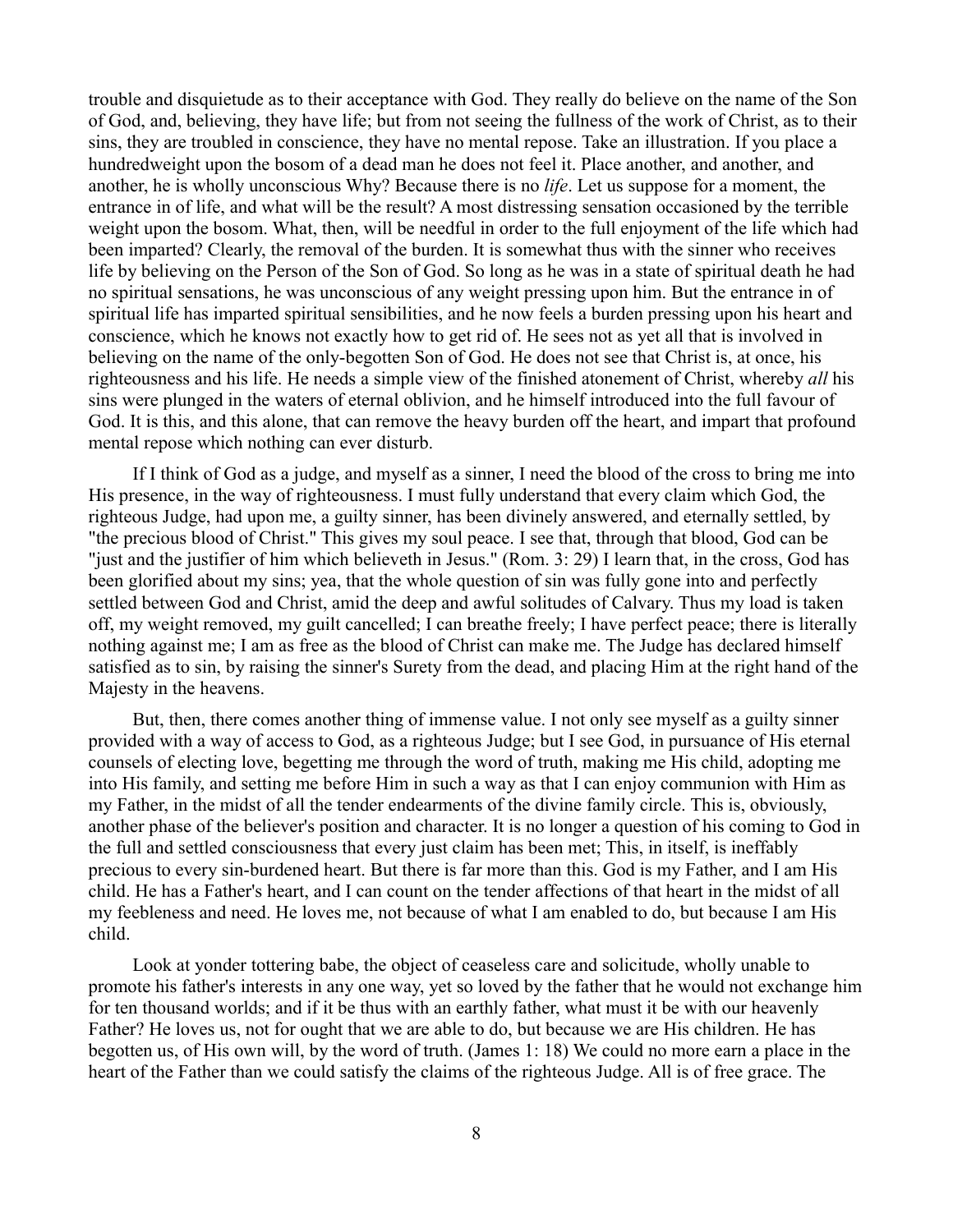Father has begotten us; and the Judge has found a ransom. (Job 33: 24) We are debtors to grace for both the one and the other.

But, be it remembered, while we are wholly unable to earn, by our works, a place in the Father's heart, or to satisfy the claims of the righteous Judge, we are, nevertheless, responsible to "believe the record which God has given of His Son." (1 John 5: 9-11) I say this, lest by any means, my reader should be one of those who entrench themselves behind the dogmas of a one sided theology, while refusing to believe the plain testimony of God. Many there are — intelligent people, too — who, when the gospel of the grace of God is pressed upon their acceptance, are ready to reply, "I cannot believe unless God gives me power to do so; nor shall I ever be endowed with that power unless I am one of the elect If I belong to the favoured number I *must* be saved — if not I *can't.*"

This is a thoroughly one-sided theology; and not only so, but its one side is turned the wrong way; yea, it is so turned as to wear the form of an absurd but most dangerous fatalism, which completely destroys man's responsibility, and casts dishonour upon God's moral administration. It sends man forth upon a wild career of reckless folly, and makes God the author of the sinner's unbelief. This is, in good truth, to add insult to injury. It is, first, to make God a liar, and then charge Him with being the cause of it. It is to reject His proffered love, and blame Him for the rejection. This is, indeed, the most daring wickedness, though based, as I have said, upon a one-sided theology.

Now, does any one imagine that an argument so flimsy will hold good, for a single moment, in the presence of the king of terrors, or before the judgment seat of Christ? Is there a soul throughout the gloomy regions of the lost that would ever think of charging God with being the author of its eternal perdition? Ah! no; it is only upon earth that people argue thus. Such arguments are never breathed in hell. When men go to hell they blame themselves. In heaven they praise the Lamb. All who are lost will have to thank *self*; all who are saved will have to thank *God*. It is when the impenitent soul has passed through the narrow archway of time into the boundless ocean of eternity, that it will enter into the full depth and power of those solemn words,

## *"I would, but ye would not."*

In truth, human responsibility is as distinctly taught in the word of God as is divine sovereignty. Man finds it impossible to frame a system of divinity which will give each truth its proper place; but he is not called upon to frame systems, but to believe a plain record, and be saved thereby.

Having said thus much by way of caution, to any who may be in danger of falling under the power of the above line of argument, I shall proceed to unfold a little further the results of regeneration, as seen in the matter of the discipline of the Father's house.

As the children of God, we are admitted to all the privileges of His house, and, in point of fact, the discipline of the house is as much a privilege as anything else. It is on the ground of the relationship in which God has set us, that He acts in discipline towards us. A father disciplines his children because they are his. If I see a strange child doing wrong, I am not called upon to chasten him. I am not in the relationship of a father to him, and, as a consequence, I neither know the affections nor the responsibilities of that relationship. I must be in a relationship in order to know the affections which belong to it. Now, as our Father, God, in His great grace and faithfulness, looks after us in all our ways; He will not suffer ought upon us, or about us, which would be unworthy of Him, and subversive of our real peace and blessedness. " Furthermore, we have had fathers of our flesh, which corrected us, and we gave them reverence: shall we not much rather be in subjection to the Father of spirits, and live? For they verily for a few days chastened us after their own pleasure; but he for our profit, that we might be partakers of his holiness." (Heb. 12: 9, 10) Thus the discipline is a positive privilege, inasmuch as it is a